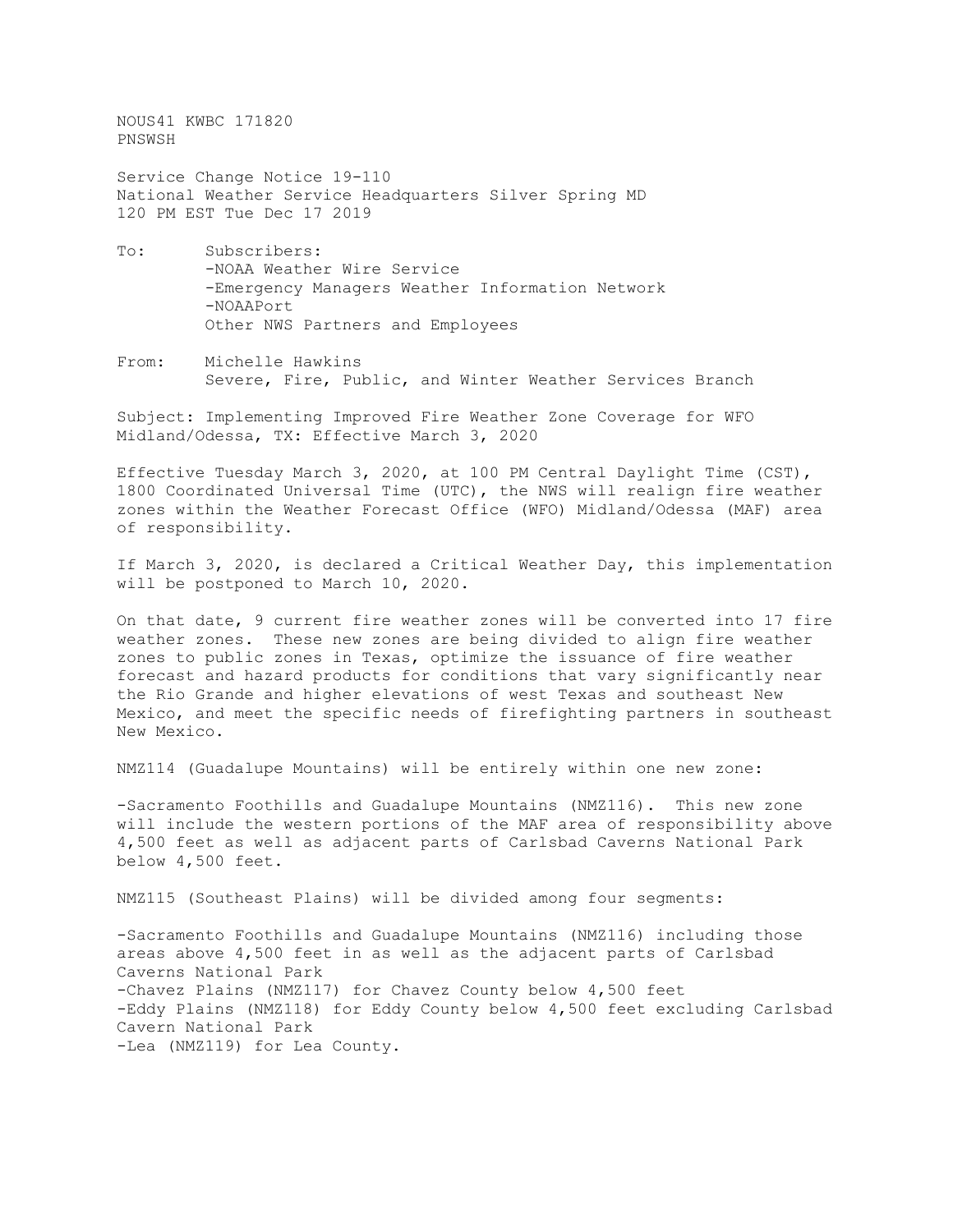TXZ057 (Van Horn and Highway 54 Corridor) will be divided among four segments: -Guadalupe and Delaware Mountains (TXZ271) above 5,000 feet -Van Horn and Highway 54 Corridor (TX272) including Culberson County west of the Guadalupe and Delaware Mountains below 5,000 feet -Eastern Culberson County (TXZ273) east of the Guadalupe and Delaware Mountains below 5,000 feet -Presidio Valley (TXZ281) including elevations below 4,000 feet near the Rio Grande. TXZ058 (Reeves County and Upper Trans Pecos) will be divided amongst two segments: -Eastern Culberson County (TXZ273) east of the Guadalupe and Delaware Mountains -Reeves County Plains (TXZ274). TXZ074 (Davis/Apache Mountains Area) will be divided amongst two segments: -Davis Mountains (TXZ277) above 4,800 feet -Davis Mountains Foothills (TXZ278) for lower elevations. TXZ079 (Presidio Valley) will be divided among three segments: -Chinati Mountains (TXZ275) including elevations above 4,000 feet toward the Chinati Mountains -Marfa Plateau (TXZ276) for elevations above 4,000 feet in southern Presidio County -Presidio Valley (TXZ281) including areas near the Rio Grande in Presidio County below 4,000 feet. TXZ080 (Marfa Plateau) will be divided among four segments: -Chinati Mountains (TXZ275) above 5,000 feet -Marfa Plateau (TXZ276) including Presidio County above 4,000 feet (excluding the Chinati and Davis Mountains) -Davis Mountains (TXZ277) above 4,800 feet -Presidio Valley (TXZ281) below 4,000 feet. TXZ081 (Big Bend Area) will be divided among four segments: -Davis Mountains (TXZ277) above 4,800 feet -Central Brewster County (TXZ279) including elevations from 3,000 to 4,800 feet (not including the Chisos Basin) -Chisos Basin (TXZ280) in southern Brewster County above 4,500 feet -Lower Brewster County (TXZ282) near the Rio Grande below 3,000 feet.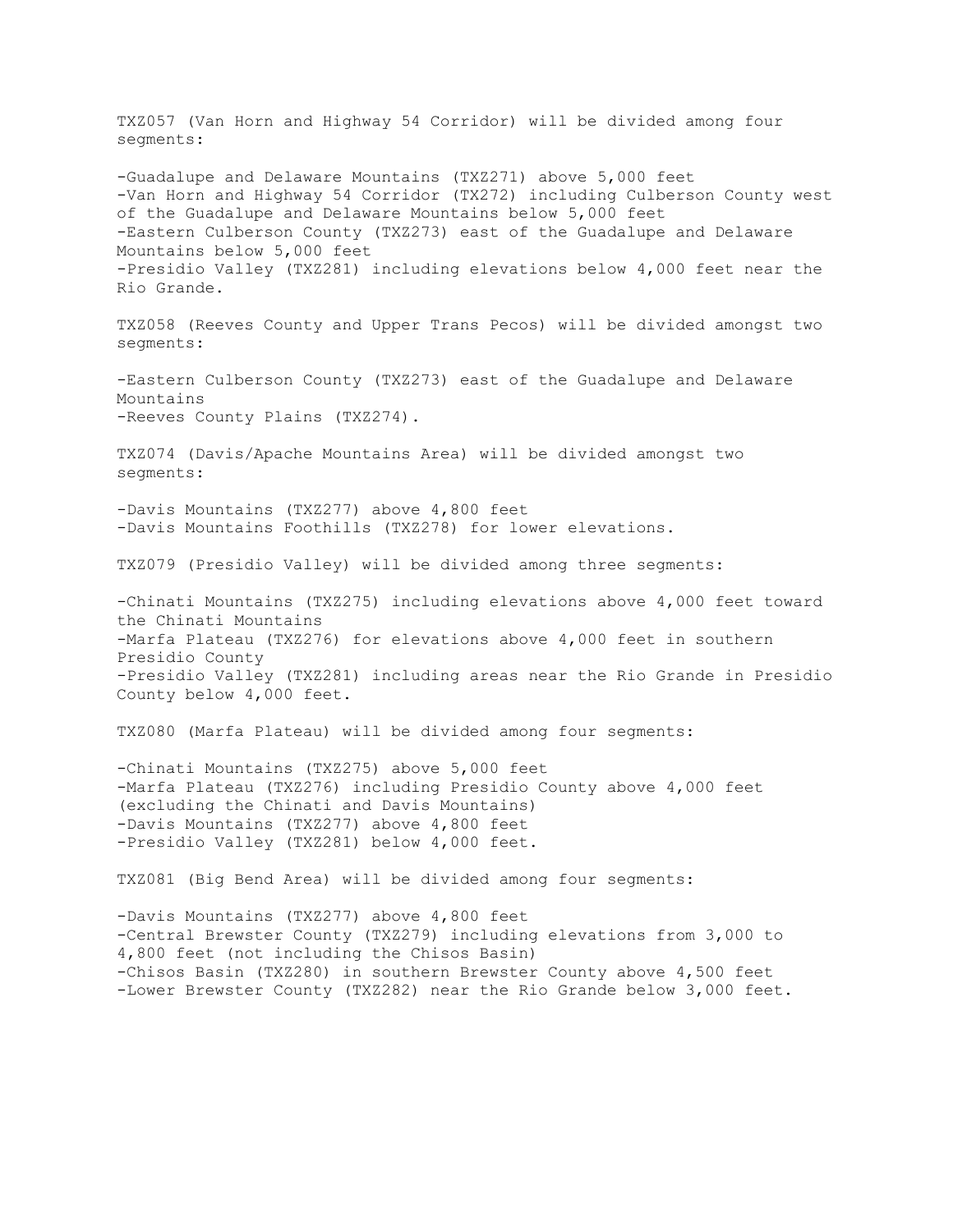TXZ258 (Guadalupe Mountains) will be divided among four segments: -Guadalupe Mountains in Texas above 7,000 feet (TXZ270) -Guadalupe and Delaware Mountains (TXZ271) from 5,000 to 7,000 feet -Van Horn and Highway 54 Corridor (TXZ272) west of the Delaware Mountains and below 5,000 feet -Eastern Culberson County (TXZ273) east of the Delaware Mountains and below 5,000 feet. Table 1: Current Fire Weather Zones and Corresponding Universal Geographic Codes (UGCs) for WFO Midland/Odessa, TX UGC: Current Fire Weather Zone Name ---- ------------------------------ NMZ114: Guadalupe Mountains NMZ115: Southeast Plains TXZ057: Van Horn and Highway 54 Corridor TXZ058: Reeves County and Upper Trans Pecos TXZ074: Davis/Apache Mountains Area TXZ079: Presidio Valley TXZ080: Marfa Plateau TXZ081: Big Bend Area TXZ258: Guadalupe Mountains Table 2: Fire Weather Zones and Corresponding UGC for Which WFO Midland/Odessa, TX, Will Issue Forecasts and Warnings Effective March 3, 2020 UGC: New Fire Weather Zone Name ---- -------------------------- NMZ116: Sacramento Foothills and Guadalupe Mountains NMZ117: Chavez Plains NMZ118: Eddy Plains NMZ119: Lea TXZ270: Guadalupe Mountains Above 7,000 Feet TXZ271: Guadalupe and Delaware Mountains TXZ272: Van Horn and Highway 54 Corridor TXZ273: Eastern Culberson County TXZ274: Reeves County Plains TXZ275: Chinati Mountains TXZ276: Marfa Plateau TXZ277: Davis Mountains TXZ278: Davis Mountains Foothills TXZ279: Central Brewster County TXZ280: Chisos Basin TXZ281: Presidio Valley TXZ282: Lower Brewster County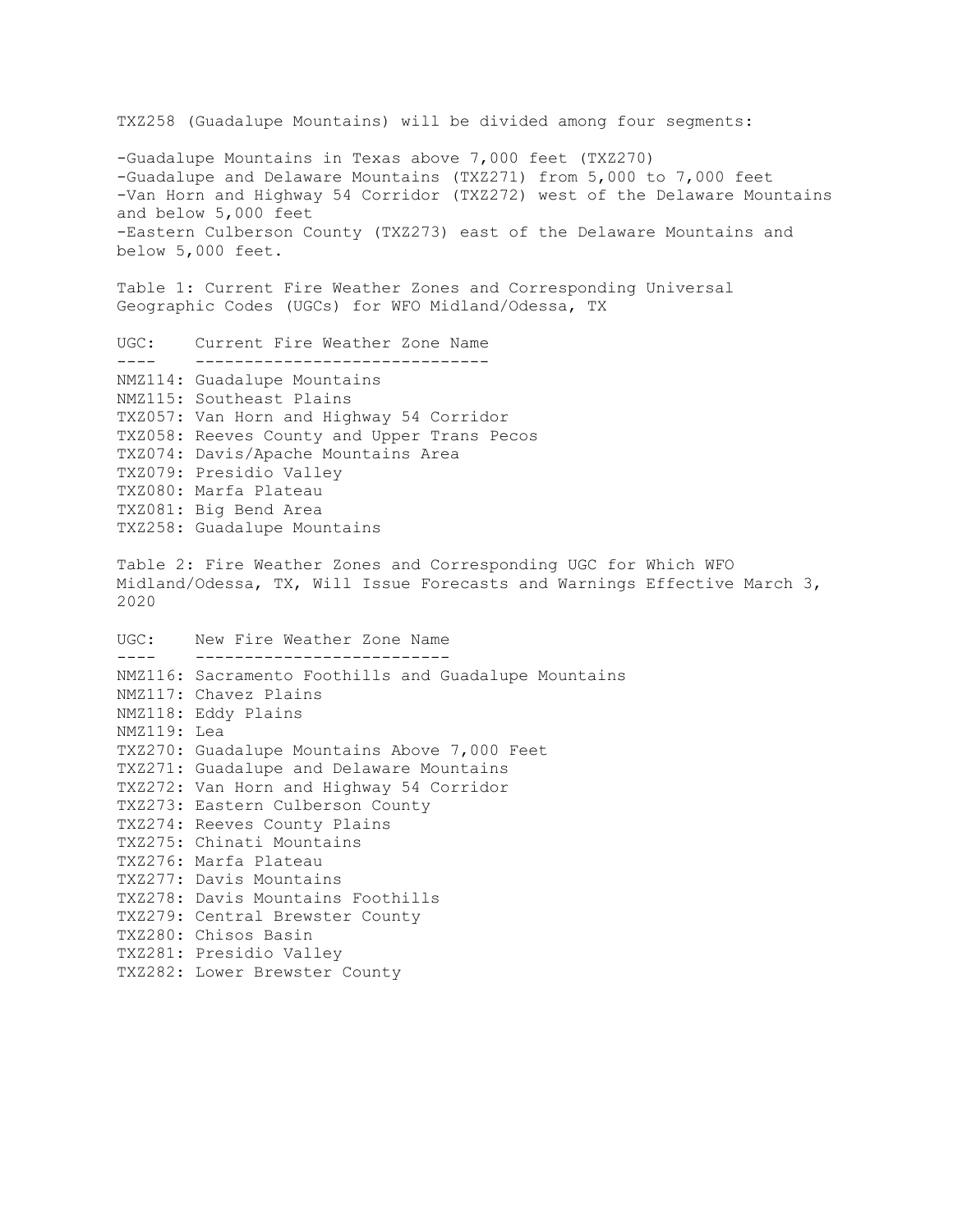Table 3: Primary Cities Included in the New Fire Weather Zones Effective March 3, 2020

UGC: Primary Cities Within New Zones ---- ------------------------------- NMZ116: Carlsbad Caverns NMZ117: Roswell NMZ118: Artesia, Carlsbad NMZ119: Hobbs TXZ270: Guadalupe Peak TXZ271: Pine Springs TXZ272: Van Horn TXZ273: (no city) TXZ274: Pecos, Balmorhea TXZ275: Chinati Peak TXZ276: Marfa, Valentine TXZ277: Fort Davis TXZ278: Alpine, Kent TXZ279: Marathon, Panther Junction TXZ280: Chisos Basin TXZ281: Presidio TXZ282: Lajitas, Terlingua

Table 4: NWS Products Affected by the WFO Midland/Odessa, TX, Fire Weather Zone Changes Effective March 3, 2020:

| PRODUCT NAME                    | AWIPS ID | WMO HEADING |
|---------------------------------|----------|-------------|
| ------------                    |          | ----------- |
| FIRE WEATHER PLANNING FORECAST  | FWFMAF   | FNUS54 KMAF |
| FIRE DANGER STATEMENT           | RFDMAF   | FNUS64 KMAF |
| FIRE WEATHER MESSAGE (RED FLAG) | RFWMAF   | WWUS84 KMAF |

Users of WFO Midland/Odessa products must re-program affected hardware and software to continue correctly processing the above-mentioned products.

Users accessing NWS graphical forecasts must download updated fire weather zone map shapefiles to correctly view fire weather forecasts, statements, watches and warnings for southeast New Mexico and southwest Texas. Updated fire weather zone map shapefiles containing the new fire weather zones are available online at:

<https://www.weather.gov/gis/FireZones>

Graphical images of the current and future fire weather zones listed above are online at:

<https://www.weather.gov/media/maf/news/2019/FireWxZoneChangesMAF.pdf>